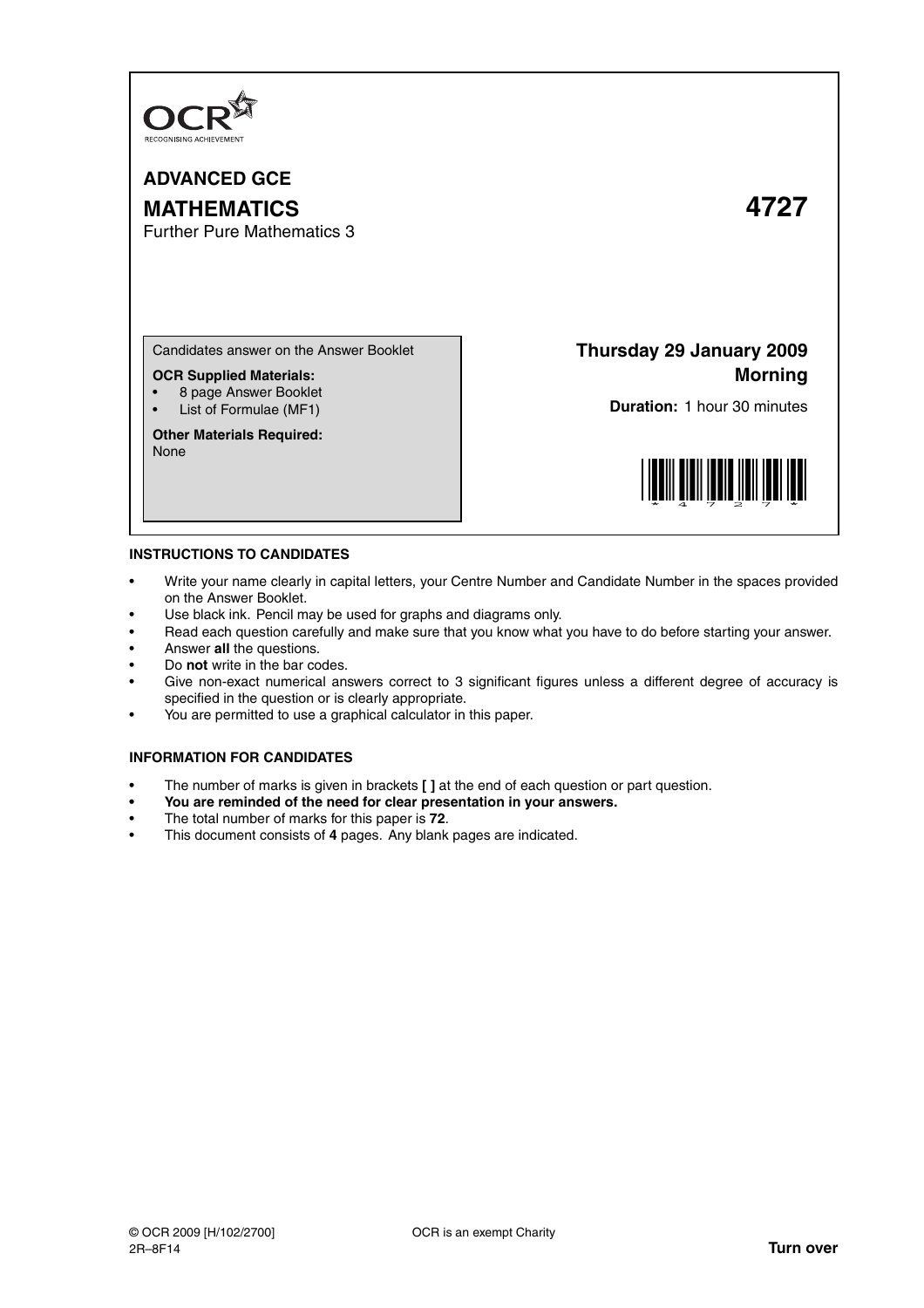- **1** In this question *G* is a group of order *n*, where  $3 \le n < 8$ .
	- **(i)** In each case, write down the smallest possible value of *n*:
		- **(a)** if *G* is cyclic, **[1]**
		- **(b)** if *G* has a proper subgroup of order 3, **[1]**
		- **(c)** if *G* has at least two elements of order 2. **[1]**
	- **(ii)** Another group has the same order as *G*, but is not isomorphic to *G*. Write down the possible value(s) of *n*.  $[2]$

2 (i) Express 
$$
\frac{\sqrt{3}+i}{\sqrt{3}-i}
$$
 in the form  $re^{i\theta}$ , where  $r > 0$  and  $0 \le \theta < 2\pi$ . [3]

**(ii)** Hence find the smallest positive value of  $n$  for which  $\left($  $\frac{\sqrt{3}+i}{\sqrt{3}-i}$ *n* is real and positive. **[2]**

**3** Two skew lines have equations

$$
\frac{x}{2} = \frac{y+3}{1} = \frac{z-6}{3} \quad \text{and} \quad \frac{x-5}{3} = \frac{y+1}{1} = \frac{z-7}{5}.
$$

- **(i)** Find the direction of the common perpendicular to the lines. **[2] (ii)** Find the shortest distance between the lines. **[4]**
- **4** Find the general solution of the differential equation

$$
\frac{\mathrm{d}^2 y}{\mathrm{d}x^2} + 4\frac{\mathrm{d}y}{\mathrm{d}x} + 5y = 65\sin 2x.
$$
 [9]

**5** The variables *x* and *y* are related by the differential equation

$$
x^3 \frac{dy}{dx} = xy + x + 1.
$$
 (A)

**(i)** Use the substitution  $y = u - \frac{1}{x}$  $\frac{1}{x}$ , where *u* is a function of *x*, to show that the differential equation may be written as

$$
x^2 \frac{\mathrm{d}u}{\mathrm{d}x} = u. \tag{4}
$$

**(ii)** Hence find the general solution of the differential equation (A), giving your answer in the form  $y = f(x)$ . **[5]**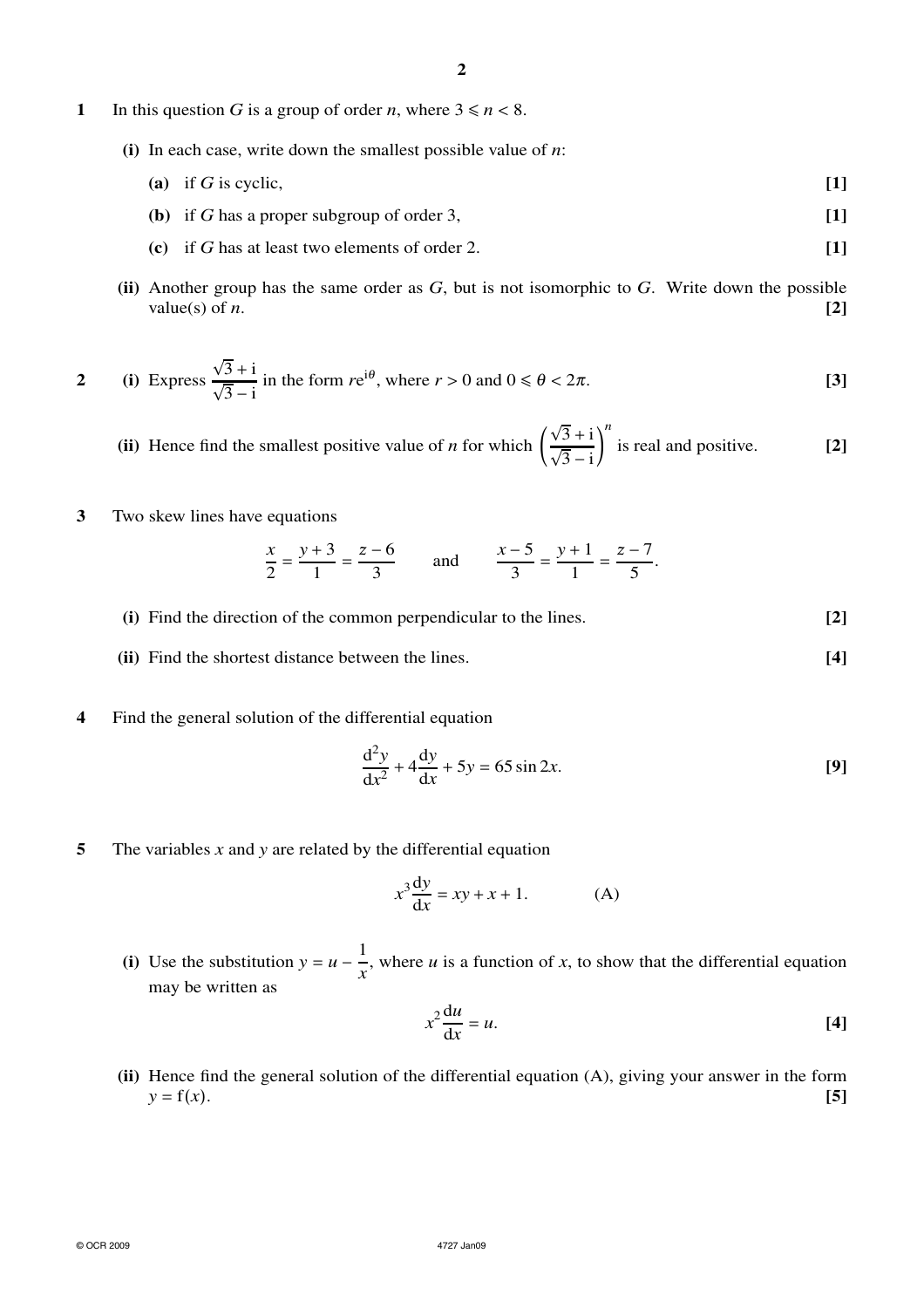



The cuboid *OABCDEFG* shown in the diagram has  $\overrightarrow{OA} = 4i$ ,  $\overrightarrow{OC} = 2j$ ,  $\overrightarrow{OD} = 3k$ , and *M* is the mid-point of *GF*.

- **(i)** Find the equation of the plane *ACGE*, giving your answer in the form  $\mathbf{r} \cdot \mathbf{n} = p$ . [4]
- **(ii)** The plane *OEFC* has equation **r.**(3**i** − 4**k**) = 0. Find the acute angle between the planes *OEFC* and *ACGE*. **[4]**
- **(iii)** The line *AM* meets the plane *OEFC* at the point *W*. Find the ratio *AW* : *WM*. **[5]**
- **7** (i) The operation  $*$  is defined by  $x * y = x + y a$ , where *x* and *y* are real numbers and *a* is a real constant.
	- **(a)** Prove that the set of real numbers, together with the operation ∗, forms a group. **[6]**
	- **(b)** State, with a reason, whether the group is commutative. **[1]**
	- **(c)** Prove that there are no elements of order 2. **[2]**
	- (ii) The operation  $\circ$  is defined by  $x \circ y = x + y 5$ , where *x* and *y* are **positive** real numbers. By giving a numerical example in each case, show that two of the basic group properties are not necessarily satisfied. **[4]**
- **8** (i) By expressing  $\sin \theta$  in terms of  $e^{i\theta}$  and  $e^{-i\theta}$ , show that

$$
\sin^6 \theta \equiv -\frac{1}{32} (\cos 6\theta - 6\cos 4\theta + 15\cos 2\theta - 10). \tag{5}
$$

**(ii)** Replace  $\theta$  by  $\left(\frac{1}{2}\right)$  $\frac{1}{2}\pi - \theta$ ) in the identity in part **(i)** to obtain a similar identity for  $\cos^6$ <sup>θ</sup>. **[3]**

(iii) Hence find the exact value of 
$$
\int_0^{\frac{1}{4}\pi} (\sin^6 \theta - \cos^6 \theta) d\theta.
$$
 [4]